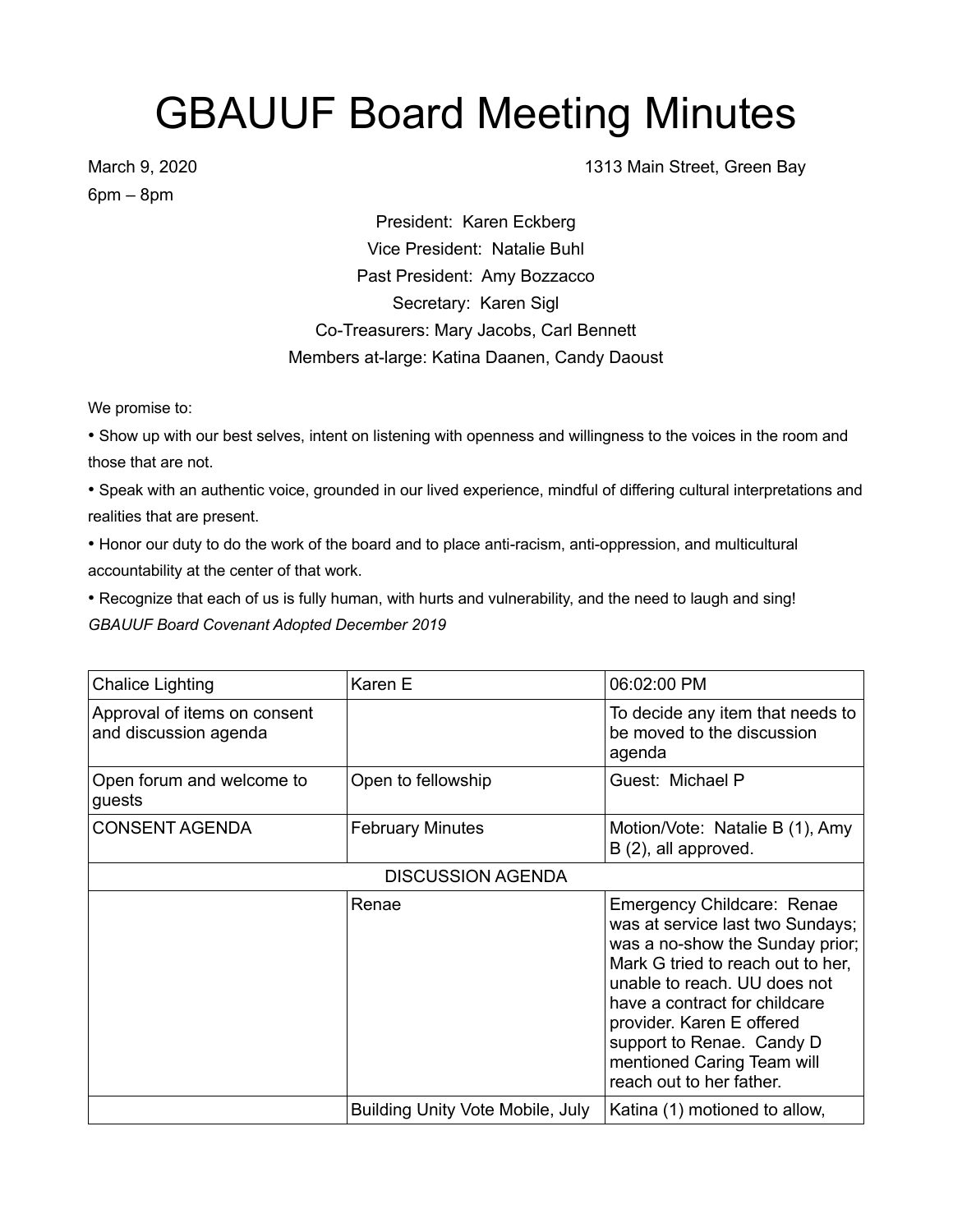|                                                                       | $5th$ event                                             | Natalie B (2), all approved.<br>Karen E or office manager will<br>reach out to Janice G regarding<br>contract and arrangement<br>details.                                                                                                                                                                                                                                                       |
|-----------------------------------------------------------------------|---------------------------------------------------------|-------------------------------------------------------------------------------------------------------------------------------------------------------------------------------------------------------------------------------------------------------------------------------------------------------------------------------------------------------------------------------------------------|
|                                                                       | <b>Building Unity Vote Mobile</b><br>monthly gatherings | Katina suggests it depends<br>when building would be needed,<br>Candy D mentioned difficulty of<br>getting volunteers to commit;<br>perhaps Janice could recruit<br>volunteers and be the group<br>liasson.                                                                                                                                                                                     |
|                                                                       | Office Manager                                          | Elisa reports doing well; started<br>logging Time / Talent / Interest<br>survey responses.                                                                                                                                                                                                                                                                                                      |
|                                                                       |                                                         | <b>Community Assistance Folder -</b><br>Small SCRIP cards could be<br>donated for community<br>assistance folder, \$10 cards are<br>smallest denomination for gas<br>per Mary W, tracking donations<br>could be a problem. Instead,<br>individuals could purchase cards<br>and donate them to the folder;<br>less tracking involved.                                                            |
|                                                                       |                                                         | Main Street Planter: GBAUUF<br>to sponsor, \$225; budget or<br>recruit donations. Not budgeted<br>for this year; will put a note in<br>UU Connect seeking sponsors.                                                                                                                                                                                                                             |
| Committee Updates / discussion   Facilities / Grounds / HVAC<br>items |                                                         | Focus on Energy Incentive \$660<br>received.                                                                                                                                                                                                                                                                                                                                                    |
|                                                                       |                                                         | Parking Lot - Natalie B needs<br>help. Carl B to measure and<br>take over. City permit may be<br>needed. Gravel may be an<br>alternative to pavement.<br>Tree Removal - Natalie B<br>received one quote for \$800.<br>Budget okay per Carl B. Motion<br>to approve \$800 expense for<br>tree removal Karen E (1), Candy<br>D $(2)$ , all approved. If $>$ \$800,<br>board will need to revisit. |
|                                                                       |                                                         | Basement Reno - Steve K has<br>backed off of group. Want to get<br>children/teenagers involved in<br>planning the basement space.<br>Kim Brumm is interested in<br>helping re-invent R.E. for next                                                                                                                                                                                              |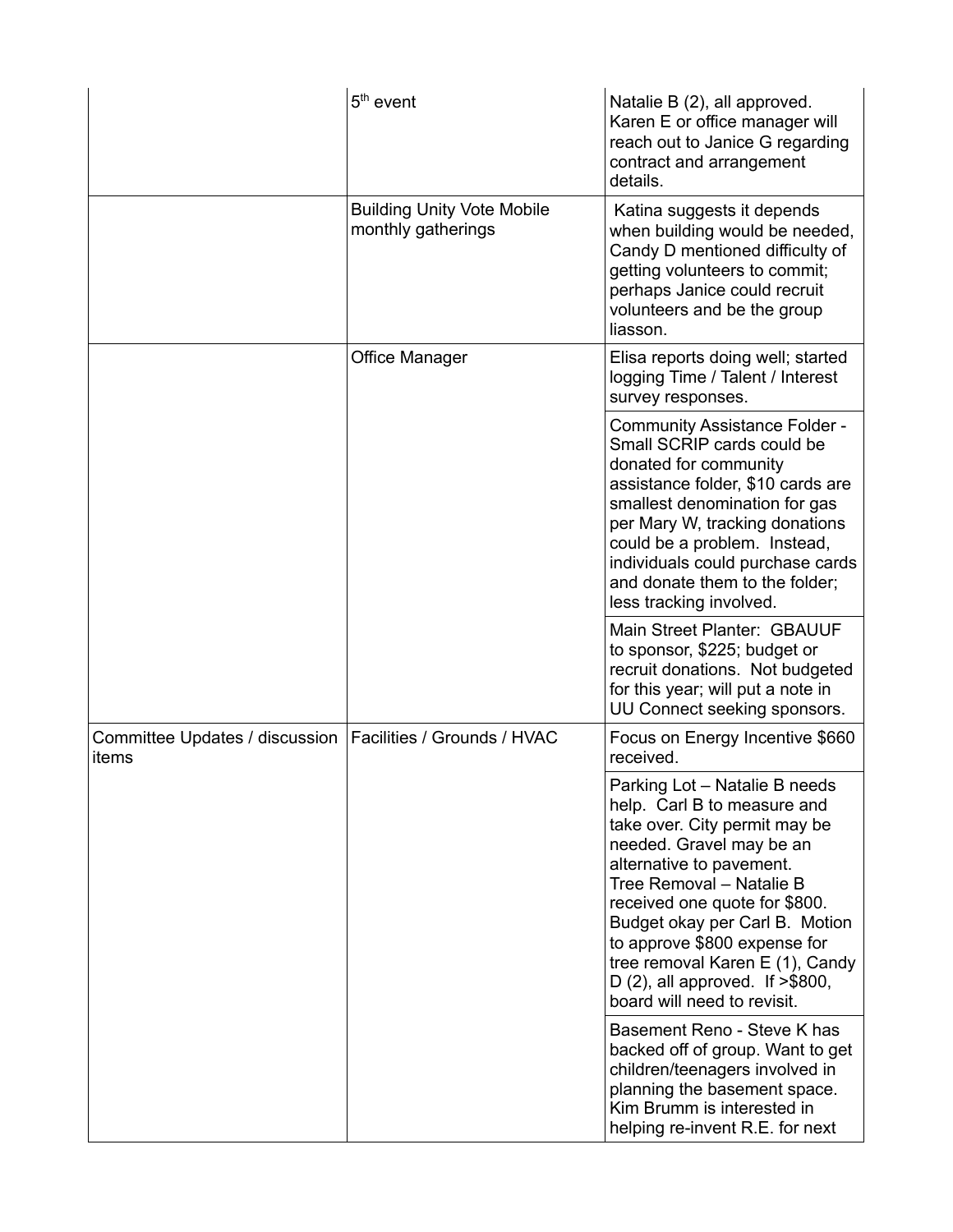|  |         | year. Renae, Mark G, Lottos,<br>etc. Adults provided vision in<br>Time & Talent surveys, now<br>include input from kids.<br>April/May - plan, execute in<br>summer. Elisa to reach out to<br>families with children with a<br>letter, invite to an ice cream<br>social or something similar;<br>Katina suggests after service<br>April 5.                                                        |
|--|---------|--------------------------------------------------------------------------------------------------------------------------------------------------------------------------------------------------------------------------------------------------------------------------------------------------------------------------------------------------------------------------------------------------|
|  |         | Lighting of Outdoor Sign - Board<br>voted by email to pursue an<br>\$800 option, however that total<br>was not correct. Existing<br>technology \$414, or LED<br>technology \$1700. Joe Kingsley<br>/ Creative Sign Co. provided this<br>"best guess." Natalie B (1), Amy<br>B (2), all approved. Elisa to set<br>up appointment.                                                                 |
|  |         | Lawn Mowing Cadre - Natalie B<br>offered to join. Michael P got<br>estimate of \$40 per mowing from<br>outside service. Carl B will<br>discuss with Finance committee<br>and pursue a contract, max of<br>\$1,000 for entire season. Motion<br>to pursue contract by Candy D<br>(1), Katina (2), all approved.<br>Karen E will write contract, Elisa<br>will communicate between all<br>parties. |
|  | Finance | Church Mutual - no actual<br>change to our policy, per Mary J.                                                                                                                                                                                                                                                                                                                                   |
|  |         | Banking leftover funds for future<br>fiscal years. Finance team will<br>discuss.<br>Per Carl B, "Separate" budgets<br>exist: - 1. Everyday 2. Capital<br>project budget 3. Rollover and<br>keep in same category<br>(earmark). How can we build for<br>the future? (Katina asked)<br>Consolidate categories on<br>current budget.                                                                |
|  |         | 2020 Canvass Update<br>36.7% complete (of budget),<br>\$19,000 of \$52,000.<br>Board to make calls to members                                                                                                                                                                                                                                                                                    |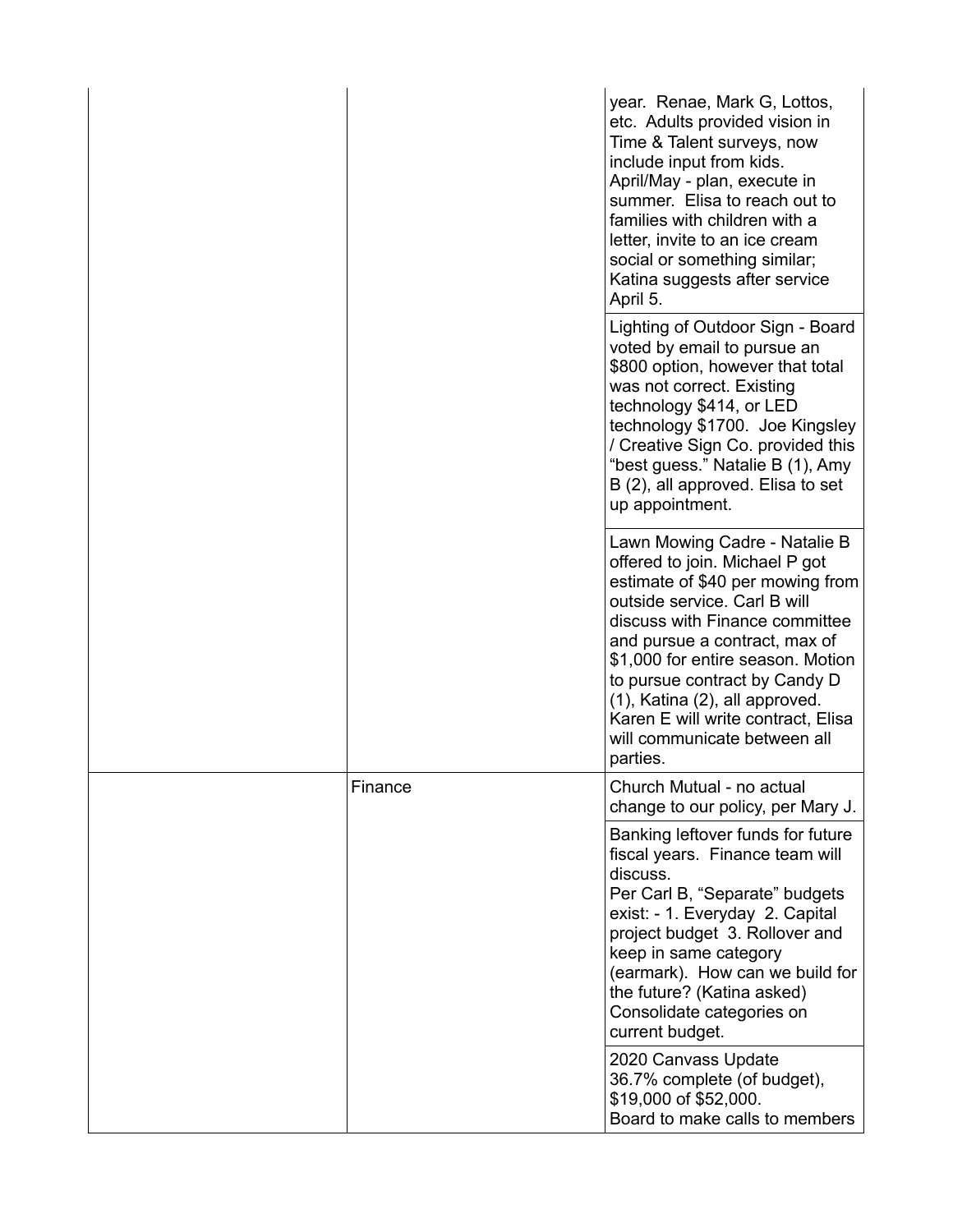|                      |                          | that have not responded to<br>canvass.                                                                                                                                                                                                                                                                                                                                                                                                                                                                                                                                                                                                                                                                |
|----------------------|--------------------------|-------------------------------------------------------------------------------------------------------------------------------------------------------------------------------------------------------------------------------------------------------------------------------------------------------------------------------------------------------------------------------------------------------------------------------------------------------------------------------------------------------------------------------------------------------------------------------------------------------------------------------------------------------------------------------------------------------|
|                      | Chair                    | Phillip Lotto - Needed a letter of<br>recommendation to get into<br>Masters of Divinity program. He<br>has now been approved for that<br>program.<br>By Laws - Need to complete<br>before April 13. Listing six Teams<br>currently. Combinations<br>decrease numbers of volunteers<br>needed. Karen E wants to<br>combine further. Katina feels the<br>current six are distinct and<br>should not be further combined.<br>Descriptions needed for By<br>Laws for April meeting, assigned<br>to individuals.<br>Olde Main District -<br>Directly across the street from<br>GBAUUF, developing a green<br>space, kayak launch. Karen E<br>wants UU to be part of the<br>project, part of the community. |
| <b>Anything Else</b> | Board member suggestions | Nominating committee<br>suggestions - Chip & Karen<br>Bircher have helped with this in<br>the past.<br>Needed:<br>1 co-treasurer<br>1 Vice Chair<br>1 Member at Large<br>Various names were mentioned.                                                                                                                                                                                                                                                                                                                                                                                                                                                                                                |
|                      | Policies                 | <b>Facilities Usage Priority</b><br>document - Motion to accept as<br>a policy Candy D (1), Karen S<br>(2), all approved. Katina to work<br>on fee structure.                                                                                                                                                                                                                                                                                                                                                                                                                                                                                                                                         |
|                      |                          | Safe Congregation Policy -<br>Karen E requests Renae's<br>background check information<br>from Amy B; need to keep on<br>file. Childcare provider position<br>is currently included in the policy.<br>Also, we do not currently have a<br>Safety Coordinator (aspirational<br>language included in policy from<br>2013). Karen E suggests we<br>insert childcare provider position<br>and clarification of whether a<br>second person is needed in the                                                                                                                                                                                                                                                |